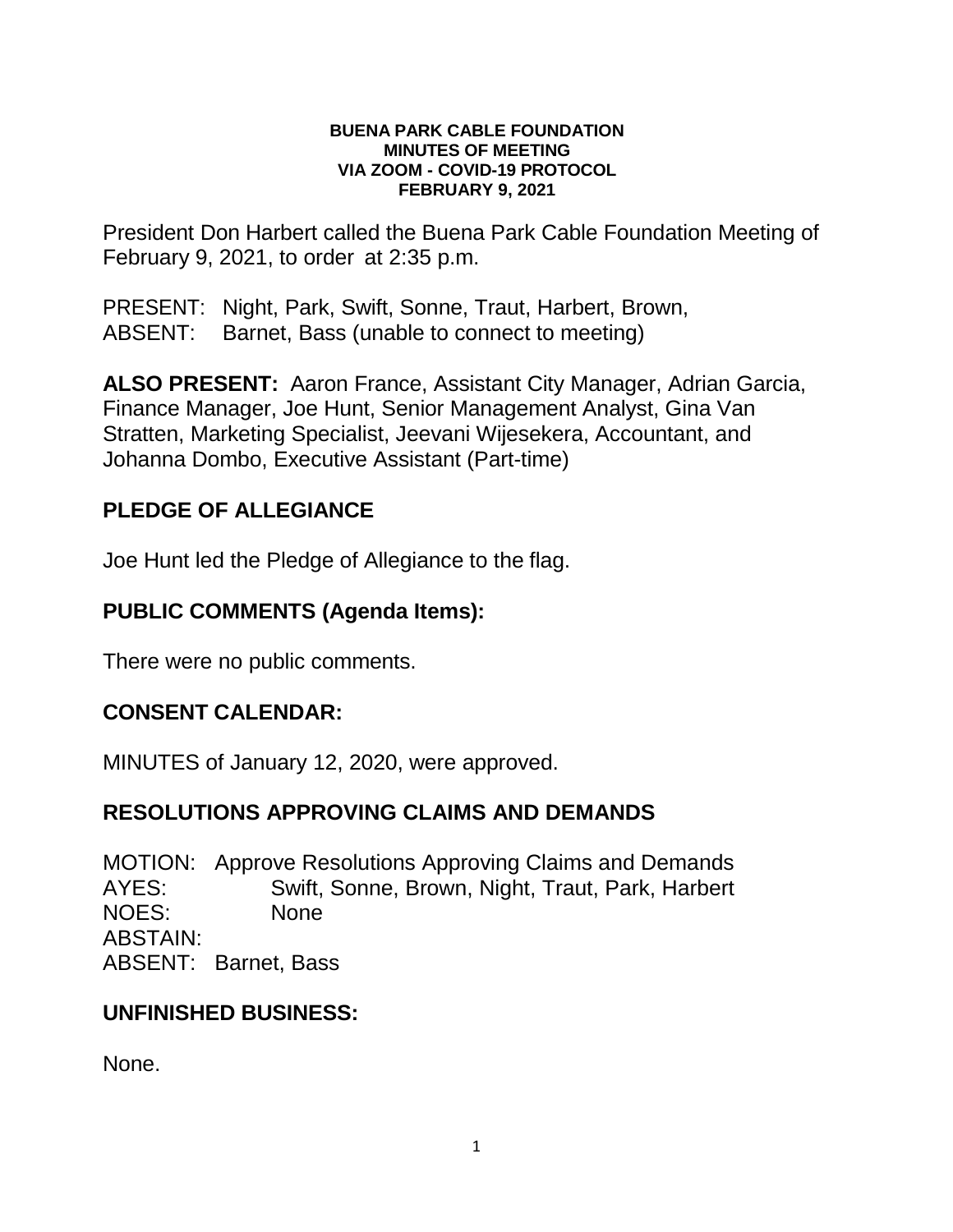#### **NEW BUSINESS:**

None.

### **MID-YEAR BUDGET REVIEW**

MOTION: Receive and File Mid-year Budget AYES: Swift, Sonne, Brown, Night, Traut, Park, Harbert NOES: None ABSTAIN: ABSENT: Barnet, Bass

# **REVIEW PROPOSAL TO UPGRADE CAMERAS TO HIGH DEFINITION**

MOTION: Approve Proposal to Upgrade Cameras to High Definition AYES: Park, Swift, Sonne, Traut, Harbert, Brown NOES: Night ABSTAIN: None ABSENT: Barnet, Bass

## **CITY GOVERNMENT ACCESS REPORT**

Joe Hunt reported on current cable programming and having the April 13, 2021, meeting in the Council Chambers with COVID protocols in place.

## **BOARD MEMBER COMMENTS**

**NONE**